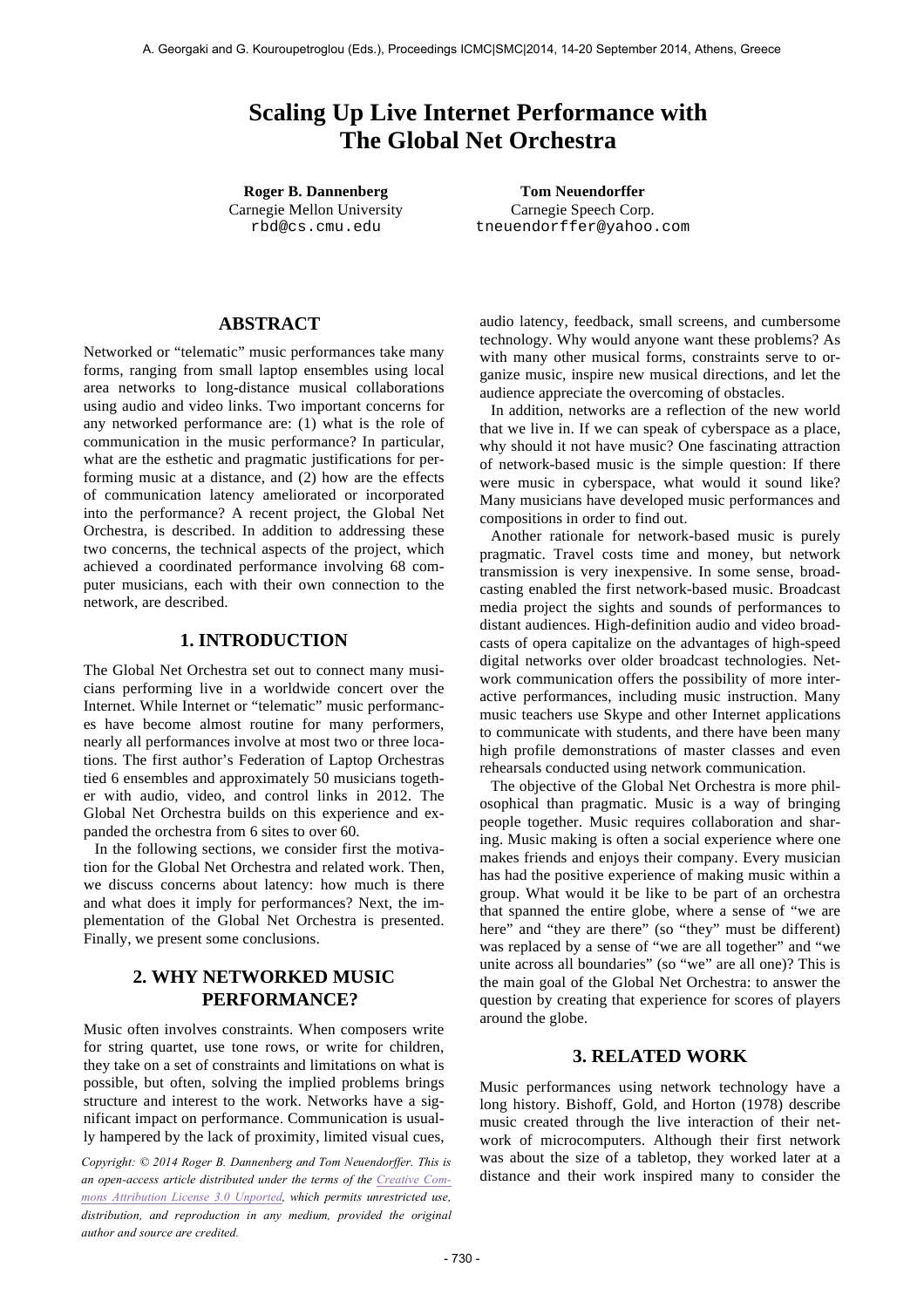implications of networks for music performance [7], [19]. Artists explored applications of telecommunications in the 1980's using available technologies such as telephones and slow-scan video [11]. Sawchuck, et al. describe a number of early Internet music experiments and performances [16].

While researchers explored the limits of latency and bandwidth using a variety of technologies, commercial recording studios, especially those with large budgets, were quick to adopt digital networks to allow studio musicians to record tracks at a distance. For example, Robjohns describes remote recording supported by ISDN as an already well-established practice in 1999 [15].

Laptop orchestras [17] frequently use networking to coordinate players, although usually in the confines of a single stage. The first author's Federation of Laptop Orchestras [4] linked multiple laptop orchestras and acoustic instrumentalists for a live performance. Oliveros et al. [14] and Mills and Beilharz [13] describe a number of Internet music performances.

Networked applications based on constructing shared loops include TransJam [2] and Daisyphone [1], which allow people on the Internet to edit and perform a shared loop of music in quasi-real time, and JamSpace [8], which supports many users on a local area network (LAN). Weinberg, et al.'s *Beatbug Network* was not spatially distributed but explored synchronized networked music interaction [18]. Miletto, et al. describe a system for more asynchronous networked interaction and compare a number of networked music environments [12].

# **4. THE LATENCY QUESTION**

Latency is inherent in communication. While we often imagine a conventional acoustic performance to be free of any latency issues, the speed of sound is a limiting factor for coordination and synchronization in larger ensembles such as orchestras. As it takes sound roughly 1 ms to travel 1 foot (about 3 ms/m), musicians commonly deal with delays of 50 ms or more. The speed of light in fiber is about 200,000 km/s, so a round-trip across the United States is about 50 ms. Routers, repeaters, packetswitching, and the actual length of cable add to this figure, so for example, an actual round-trip from Carnegie Mellon University (eastern United States) to Stanford University (western United States), measured using the Unix *ping* command is 86 ms.

The Global Network Orchestra extends worldwide, so latencies are even greater. The website startping.com (no longer in operation) conveniently posts round trip times from many locations. Some interesting minimum roundtrip times (in ms) from Pittsburgh, measured in February, 2014, include: 8 (Detroit), 81 (London), 142 (Helsinki), 176 (Santiago), 259 (Melbourne), 274 (Malaysia), 280 (New Delhi), 286 (Hanoi), and 530 (Hangzhou, China, with a 30% packet loss rate). To these times, one might need to add up to 100ms for local routing and cable or DSL modem delays to get to a home. For example, Verizon's lowest cost DSL service plan in Pittsburgh has a 90 ms round trip time to Carnegie Mellon University, also in Pittsburgh.

These times are between two points, but it may not be practical to have a complete peer-to-peer organization where every performer connects to every other performer. The simplest configuration, and the one adopted by the Global Net Orchestra, is a star or hub-and-spoke arrangement (see Figure 1). Every performer sends to a server, and the server distributes information back to every performer. In that configuration, the best-case latency between two points is the mean of the sum of round trip times from those points to the server. For example, the latency from London to Detroit through a server at Carnegie Mellon University should be half the round-trip times from London to Pittsburgh and from Pittsburgh to Detroit, or  $(81 + 8) / 2 = 44.5$  ms.



**Figure 1.** Network configuration of the Global Net Orchestra. Players locate the Server by contacting the GlobalNetOrchestra.org website. During the performance, players communicate only with the Server.

Given these potentially long latencies, one can expect a significant impact on music making. Good analogies are a crowd singing or chanting in a large hall or a marching band spread across an entire football field. There, the speed-of-sound issues impose delays in the same range of 200 to 400 ms.

Our ideas borrow from the experience of other projects that have found ways of dealing with latency. For the Global Net Orchestra, we implemented and used 3 different techniques.

#### **4.1 Perform with Latency**

The first approach is to simply do the best one can. For example, if even conventional music is played slowly enough, the asynchrony of different parts and voices can be tolerable. In the Global Net Orchestra, we can "conduct" performances with scrolling scores that at least avoid the tendency to slow down when one hears other parts with significant delays.

#### **4.2 Emphasize Texture over Rhythm**

A second approach is to emphasize music based on texture and gestures, where rhythm and synchronization are not so important. In the Global Net Orchestra, following experience with the Federation of Laptop Orchestras, we use a "guided improvisation" approach inspired by Anthony Braxton [10]. Players are given graphical images depicting "Musical Languages" that specify styles or sonic textures. A conductor selects these images for different subgroups of the orchestra and the images are displayed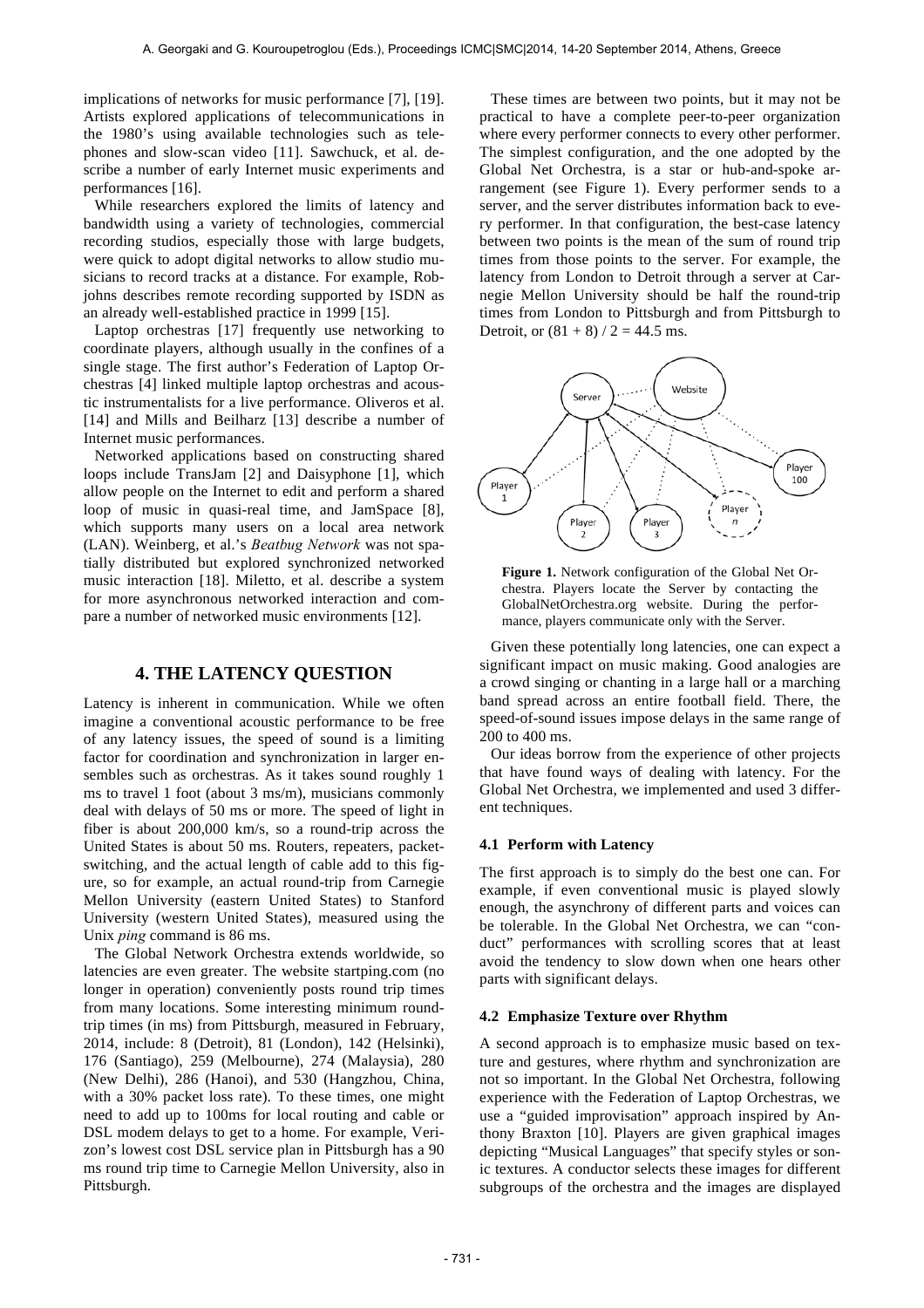on the players' laptop screen. In addition, the conductor can give cues for other attributes such as intensity, time points (for certain textures), and pitch (high, medium, low). Some images are shown in Figure 2.



**Figure 2.** Selected images describing "Musical Languages" that convey playing styles or textures to players.

#### **4.3 Cyclical Music with Accurate, One-Period Delays**

A third possibility is to delay everything so that performance information can be delivered to all sites and played synchronously. That allows every performer to hear the same timings and synchronization as every other performer, but the drawback is that every performer experiences at least the worst-case latency applied to everything. Delaying everything by, say, 1 second would make performing *very* difficult, but an interesting possibility is to delay by an entire cycle in a cyclical structure [6]. For example, if everyone plays 12-bar blues, and everyone's performance is delayed exactly 12 bars, the performances will line up perfectly on beats, measures, and chord structures, even though the performed notes will not be heard until 12 measures after they are played.

Inspired by drum circles, we implemented this idea with shorter cycles of 4-measure riffs. To be precise, the delay was 16 beats at 100 beats per minute, or 9.6 s. Beats were displayed visually, scrolling scores were used to tell players what to play when not improvising, and a drummer played a beat (also delayed precisely 9.6 s) to help with synchronization. Software allowed performers to request to play a 16-beat solo, and when cued to do so, the soloist's sound was boosted in volume to feature the solo above the background riffs.

#### **4.4 Latency Compensation with Time-Advanced Scores**

A fourth possibility (not implemented yet) is to estimate the network latency from the performer to the server and advance the scrolling score by that amount of time. If every performer follows the locally time-advanced scores, then all performance data will reach the server synchronously and the merged stream of performance data will be synchronized. There will be additional varying delays sending this data back to the performers, so the "full performance" will occur at slightly different times based on the distance from the server, but each player will hear a synchronized performance.

We believe in this scenario it will be best if the local performance is delayed by the round trip time; otherwise, the performer's part will be heard well ahead of the rest of the orchestra. In the present implementation, data from each performer (note-on, note-off, velocity, etc.) is of course available locally, but it also appears in the data stream from the server. Either the immediate local data or the server stream data can be selected to play the performer's "voice." In this scenario, simply selecting the server stream as the control source for the performer's voice will accomplish the desired delay.

# **5. NETWORK IMPLEMENTATION**

The Global Net Orchestra transmits control information rather than audio between players. Although audio transmission is technically possible, our experience with audio in the earlier Federation of Laptop Orchestras project indicated that scaling up audio from 6 sites to 100 or more would be a great challenge, particularly because there simply are not hundreds of musicians with access to high speed, low latency Internet connections, and even when sites are available, networks are usually not configured to allow sustained high bandwidth, so considerable technical support and cooperation are required to establish reliable communication.

A large-scale peer-to-peer audio network is possible as shown in Figure 3. Each "interior" node has 4 (or more generally, *n*) input/output ports. Each port outputs the sum of the inputs to the other ports. There are also "edge" nodes that represent either a local audio device or network connection that simply transmits/receives audio to/from a remote computer. It can be shown that, in any acyclic connected graph consisting of these nodes, each audio output will consist of the sum of all other audio inputs to the graph. There are no "hot spots," and the maximum path length in terms of edges grows only logarithmically with the size of the network. This is in some sense an ideal configuration for very large networks, and we hope to pursue this idea in the future.



**Figure 3.** Peer-to-peer audio distribution network with bounded bandwidth requirements at any given node.

Our alternative (Figure 1) has a "hot spot" in the form of the server, but we cope with the potential bandwidth problem by sending only the state of the musicians' performances, described as the current pitch and velocity (loudness). Assuming 100 players, this gives us 200 bytes of data per musician. Transmitting 20 updates per second, we get 4000 bytes per second, or 32 kbps *download* bandwidth from our server to each player, and 3.2 mbps outgoing bandwidth from the server. The *upload* bandwidth to the server is much less because only the local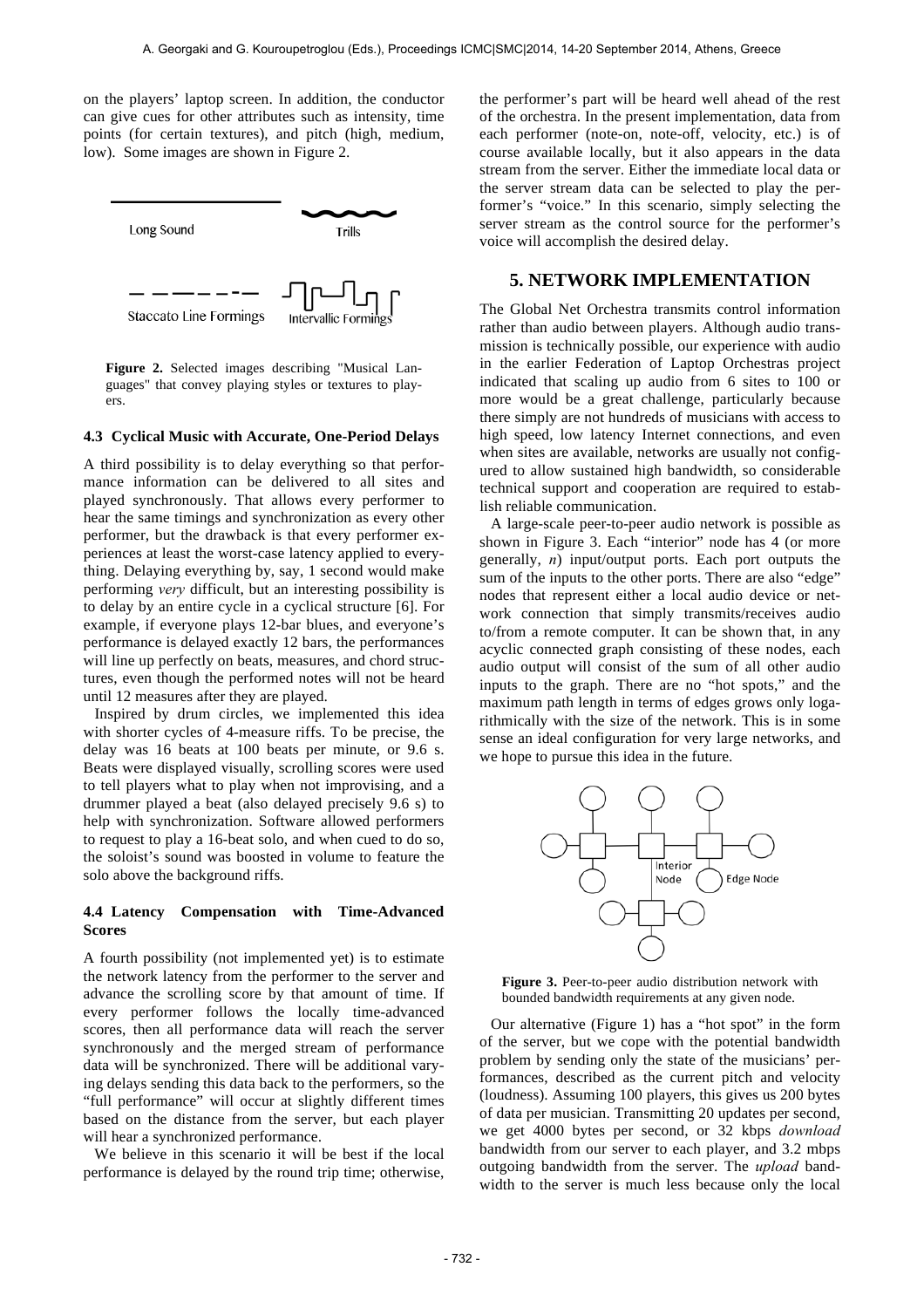state (pitch, velocity, and some network monitoring information) needs to be transmitted to the server from each musician.

A complex part of the implementation is the network communication system. Unlike audio, where lost packets are annoying but ephemeral, a lost packet with a note-off command or a "start the performance now" command could be disastrous. We use a combination of "stateless" message protocols, redundant transmission (forward error correction), and reliable protocols (with retransmission).

#### **5.1 Stateful and Stateless Protocols**

"Stateful" protocols rely on memory of past transmissions at the sender and receiver. Often this reduces duplication and increases efficiency, but duplicated or lost messages can have a lasting effect on the receiver. For example, it might be efficient for the server to send only changes (note-on and note-off messages) to the players, but then it becomes critical to ensure that all messages are delivered reliably. This, in turn, can impose extra latency for retransmission of lost packets, and this is undesirable for music performances.

In contrast, our primary protocol is a "stateless" one. In our case, we continuously retransmit the *entire* state of the performance, that is, every note that is sounding. If a message is lost, or even if the client restarts, the client will quickly obtain a correct and consistent state as soon as it receives the next message.

#### **5.2 Redundant Transmission**

In our system, we transmit the state every 50 ms. If a packet is lost, rather than asking for a retransmission, the client simply waits for the next packet and should recover in 50 ms, a much faster recovery time than retransmission could provide. A further advantage of this approach (which is built upon the UDP protocol) is that UDP packets are not subject to flow control. If there is contention between our 50 ms packets and, say, a file transfer, both will lose some packets, but the file transfer (based on TCP) will back off to provide more bandwidth for our application. (TCP interprets lost packets as a sign of network congestion and reacts by reducing the transmission rate, but UDP has no flow control.)

A drawback of this approach is that musical events have to wait an average of half the transmission period of 50 ms before the next packet is transmitted. This would be an unacceptable delay for most music, but given the Internet delays ranging into hundreds of ms, an added delay and jitter of 25 ms seems acceptable.

Originally, we intended to apply this stateless idea to all information exchanged with clients, but there are some cases where this is difficult. A good example is when one wants to send a chat message for display to all the players. How much data should be sent? Do we send the entire chat history every second or two? Can we get by with sending a few copies with sequence numbers to detect duplication? Already, this is getting complicated, so we added additional reliable connections.

#### **5.3 Reliable Protocols**

In addition to the low-latency Global Net Orchestra protocols based on UDP, we employ the ZeroMQ library [9], which is based on TCP and provides reliable delivery of messages. ZeroMQ messages are used for (1) chat messages so that users can send short text messages to each other, (2) voice messages from the conductor to all players (these are short announcements transmitted in their entirety before playback so as not to require real-time streaming or high bandwidth), and (3) sending exact start times for performances, some of which are directed by synchronized scrolling scores. ZeroMQ implements a "publish-subscribe" system that makes it particularly easy for the server to broadcast data reliably to all clients.

#### **5.4 Clock Synchronization**

Some of the orchestra pieces are "conducted" by a scrolling score (described below), so it is important that scores all be synchronized. This is accomplished in two steps. First, we synchronize clocks with a clock synchronization protocol. Second, we announce the exact starting time of each piece well in advance to eliminate any problems with network latency.

Clock synchronization is accomplished by having the server occasionally reply immediately to a client packet with the current (server) time. Clients remember when each message is sent so that when a reply is received, the client can compute the round-trip time and estimate the offset between the client and server clocks. To prevent large errors from dropped or delayed packets, every client gets a reply every 5 s, and every 50 s, the best round trip time is used to adjust the local clock.

## **5.5 Network Address Translation and OSC**

Network Address Translation, or NAT, is a technique where network packet addresses are mapped from one address space to another as they pass through routers. NAT is commonly used by network service providers because it allows all devices in a home to access the Internet by sharing a single IP address. Normally, this means that UDP packets – commonly used for Open Sound Control [20] – cannot be delivered to a home network because there is no way to address the desired host computer.

Global Net Orchestra clients solve this problem by attaching a reply address to UDP packets. The reply address is translated by NAT, providing the server with an IP address that can be used to return UDP packets to the sender. Typically, Open Sound Control libraries are not set up for bi-directional communication and do not set reply ports or allow for the sending of replies. We created a new implementation of OSC within Serpent to support bi-directional communication where a client is using NAT and the server has a known IP address.

Not all routers and NAT protocols are the same. We found a few cases where our reply packets (server to performer) were blocked. These problems could only be solved by switching to another location and another network. Nevertheless, we were pleased to find a simple way that almost always gets OSC packets through NAT.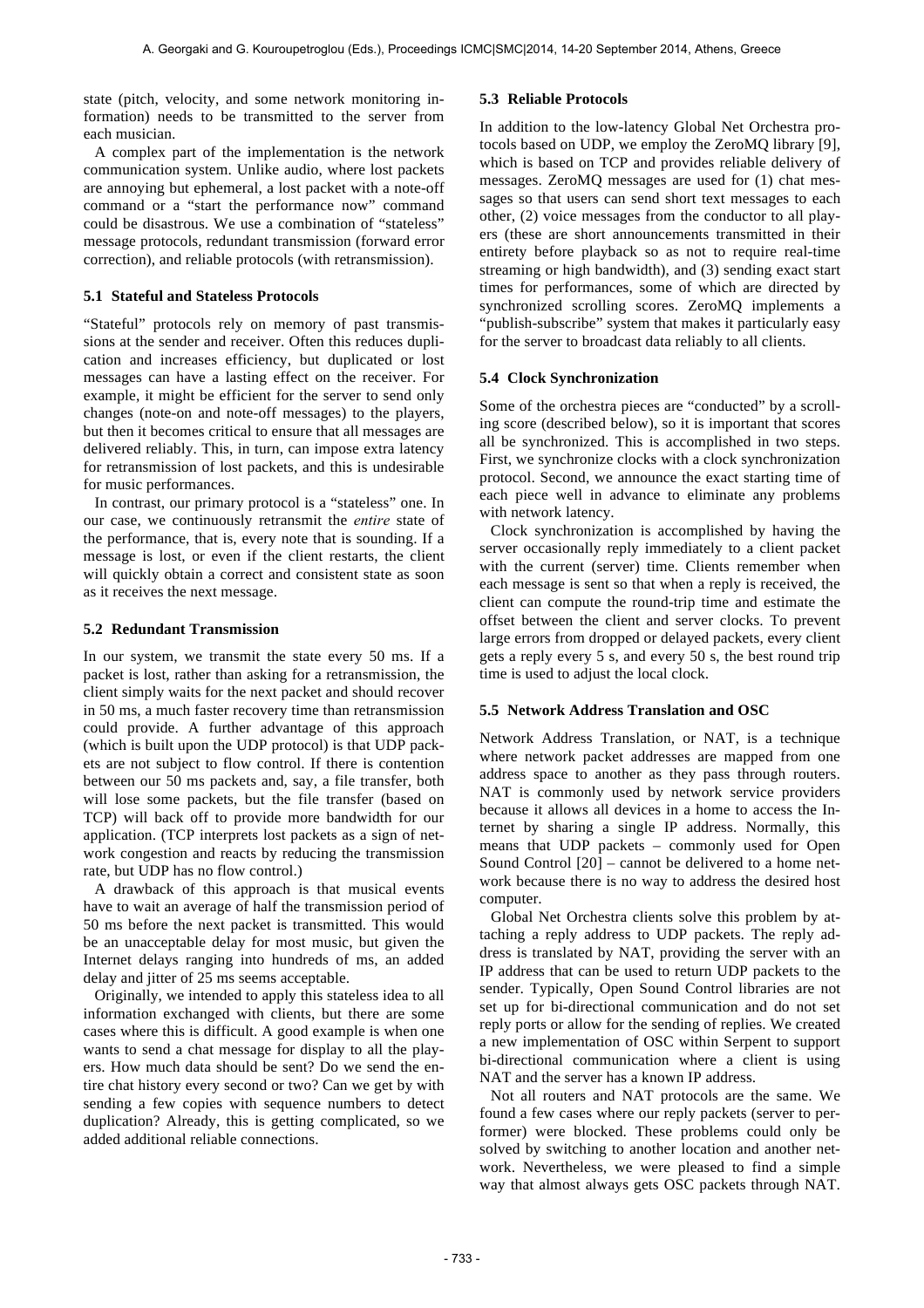Our implementation is freely available within the Serpent project at sourceforge.net/projects/serpent.

# **6. USER INTERFACE**

Performers in the Global Net Orchestra use an application written in Serpent [3], which runs on Mac OS X, Windows, and Linux operating systems. The application includes a synthesizer capable of playing 100 audio samples simultaneously when a large orchestra is playing. Each orchestra member creates and uploads samples to a website. Samples are merged and integrated with the application, which players can then download and use. The samples are compressed for downloads, but occupy almost 1 GB of memory at run time.

Figure 4 shows what performers see. At the top is a status display, a graphical keyboard the user can click on to test audio, and audio mix controls. Below is a scrolling "piano roll" display to conduct the orchestra. At the top of this window is an area for receiving and composing chat messages. The area below the chat interface is also used to display instructions and for other modes of interaction, including the directed improvisation using images from Figure 2. There is an option to use a MIDI controller for input, but the user can also simply type on the laptop keyboard. Of course there is also audio output, which consists of the performer's sounds, synthesized immediately, the other orchestra sounds, synthesized according to state messages from the server, and voice messages, delivered from the server.



**Figure 4.** Performer interface.

## **7. THE PERFORMANCE**

The Global Net Orchestra performed on March 1, 2014. The performance included a live audience at the Ammerman Center 14th Biennial Arts and Technology Symposium at Connecticut College and another audience at Carnegie Mellon University. Video from Carnegie Mellon was streamed over the Internet. There were 68 performers connected to our server, and their locations are plotted in Figure  $5<sup>1</sup>$ . The concert was successful, with only one known case of someone being unable to connect or perform.



**Figure 5.** Locations of performers

The scrolling scores were very effective at keeping the group together. Of course, the scores tend to make performances more mechanical and eliminate the need to listen carefully, but on the other hand, it would be hard to keep a steady tempo or even stay together without some form of conducting. The orchestra played some slow renditions of the chorale from Bach's Cantata BWV 42, which begins "Grant us peace graciously…" and the traditional canon "Dona Nobis Pacem" (Grant Us Peace).

In addition the orchestra played an extended improvisation and a rhythmic piece using one-cycle delays. In both of these pieces, the inability to switch to drum sounds or to sounds with short onsets was a problem. Future versions of the software should give performers more control over articulation.

Throughout earlier rehearsals and the performance, the use of the talk-back feature was extremely valuable. This feature allows the author, serving as "semi-conductor," to record short announcements that are delivered and played through the audio output of every performer's computer. This helps to get everyone's attention much better than chat (text) messages, which can easily be missed. The talk-back messages are distributed via the server, so in principle anyone can send a voice message to the orchestra. However, this is not allowed because of the limited bandwidth.

One performer, blogging about her experience, wrote: …for one moment, we were performing together, as faceless to each other as we were to the audience. The Global Net Orchestra was about what we were doing together. It might not have been perfect or even pretty. But it felt like the beginning of something bigger.

-

 $1$  Once we generated the map, we were surprised to discover no performers in South America or Africa. Performers were recruited using mailing lists and personal email that should have reached every continent. We plan to recruit harder in these regions next time.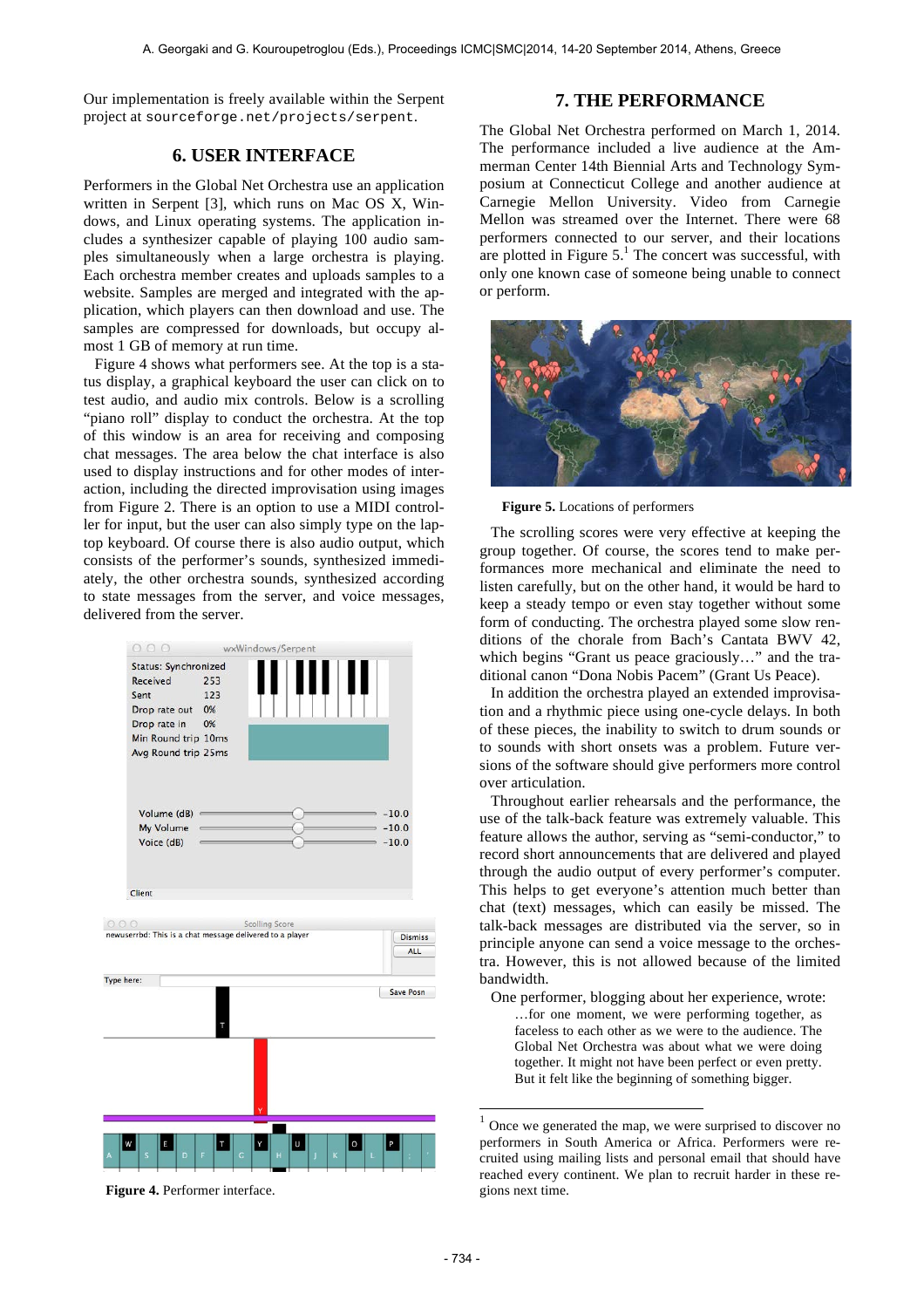#### **7.1 Network Performance**

Since we measure round-trip latency for clock synchronization, we log Global Net Orchestra network statistics every 10 seconds. After our March 1 performance we were able to obtain some statistics. The average roundtrip time was 101 ms, with a standard deviation of 116 ms. We measured the minimum round trip time for each connection, and the average of these times is 57 ms with a standard deviation of 76 ms. The difference from minimum to average indicates that the typical packet often encounters significant delays, presumably because of buffers in the network. The longest *minimum* round trip time was 1.3 s, indicating significant network delays for some performers. The average packet loss rate is 0.53% from performer to server, and 0.76% from server to performer. The most common loss rate is 0%, and the second most common is 100%, indicating a total connection loss. In any given 10 s monitoring period, the probability that a player would be disconnected was 0.32%. This is a small number, and most performers were not affected, but there were 12.5 total minutes of disconnected time. Fortunately, we were careful to automate the (re)connection process so that performers could recover from network losses rather quickly.

# **8. FUTURE WORK**

We anticipate future performances of the Global Net Orchestra. The orchestra could benefit from sound design, replacing the uncoordinated personal samples in current use and also adding a way to vary articulation. Long onsets are very appropriate for slow, synchronized pieces, but short percussive sounds are needed for the "drum circle" mode and some improvisation "languages." Scaling the orchestra to larger sizes is an interest; it should be easy to support 250 players with simple optimizations, and more if everyone has fast processors. Beyond that, it probably makes the most sense to synthesize audio at the server and stream compressed audio to each performer. We are also considering extending beyond the boundaries of the earth. It seems possible that humans could return the moon within 5 years. The speed-of-light delay is about 1.25 s, which is easily fast enough for the "drum circle" mode, improvisations, or time-advanced scores. Finally, we would like to see a global drum circle operating continuously with automated direction and the ability for people to connect at any time, day or night (or both).

# **9. CONCLUSIONS**

The Global Net Orchestra performed on March 1, 2014, with over 60 musicians performing live across the globe. While the performers have only limited control (typically keys on their laptop), limited sounds (a small set of samples with limited pitch range), and limited interactivity due to network latency and bandwidth issues, the orchestra offered a unique musical experience. Performers (and the audience too) felt a sense of connection to their musical partners around the world. Here, the speed-of-light delays may have actually enhanced the experience by suggesting just how much physical separation there is between players who nevertheless can perform and interact in real time as one ensemble. We hope the orchestra will contribute in some small way to a feeling of connection between people of all nations.

#### **Acknowledgments**

The authors would like to thank the organizers of the Ammerman Center 14th Biennial Arts and Technology Symposium at Connecticut College for their encouragement and for providing a special time and place for the premiere. This work would not be possible without the support of the School of Computer Science at Carnegie Mellon University. Thanks also to students at Carnegie Mellon and to Pauline Oliveros and her students at Rensselaer Polytechnic Institute who helped to test the system and put up with its initial shortcomings. This paper extends an earlier one with new findings, including our actual concert experience, network performance measurements, and details about scaling up the implementation to even more players.

## **10. REFERENCES**

- [1] Bryan-Kinns, N. "Daisyphone: The Design and Impact of a Novel Environment for Remote Group Music Improvisation." In *Proceedings of the 5th conference on Designing interactive systems: processes, practices, methods, and techniques* (DIS '04). New York: ACM, pp. 135-144.
- [2] Burk, P. "Jammin' on the Web A New Client/Server Architecture for Multi-User Musical Performances." In *Proceedings of the 2000 International Computer Music Conference.* Berlin, pp. 117-120, 2000.
- [3] Dannenberg, R. "A Language for Interactive Audio Applications." In *Proceedings of the 2002 International Computer Music Conference*. Göteborg, pp. 509-515, 2002.
- [4] Dannenberg, R. 2012. "Laptop Orchestra Communication Using Publish-Subscribe and Peer-To-Peer Strategies." In *Proceedings of the 1st Symposium on Laptop Ensembles and Orchestras* (Available online https://ccrma.stanford.edu/~ruviaro/texts/SLEO\_201 2\_Proceedings.pdf, accessed Feb. 2014), pp. 88-93.
- [5] Föllmer, G. "Electronic, Aesthetic, and Social Factors in Net Music. *Organized Sound* 10(3), pp. 185- 191, 2005.
- [6] Goto, M. and R. Neyama. "Open RemoteGIG: An Open-to-the-Public Distributed Session System Overcoming Network Latency," *IPSJ (Information Processing Society of Japan) Journal*, Vol. 43, No.2, pp.299-309 (in Japanese), 2002.
- [7] Gresham-Lancaster, S. "The Aesthetics and History of the Hub: The Effects of Changing Technology on Network Music," *Leonardo Music Journal* 8, pp. 39- 44, 1998.
- [8] Gurevich, M. "JamSpace: Designing a Collaborative Networked Music Space for Novices." In *Proceedings of the 2006 International Conference on New*